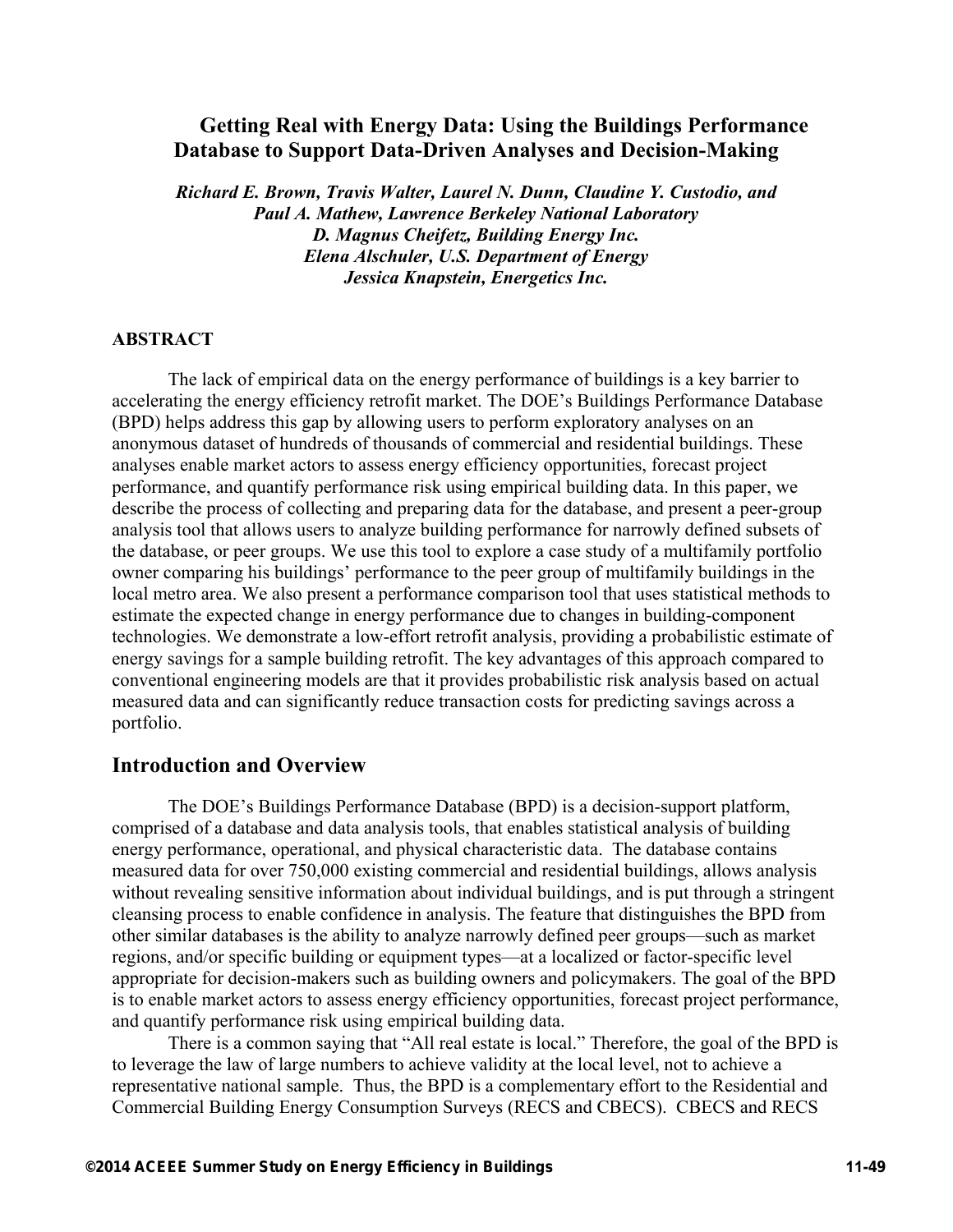are statistically valid samples of all commercial and residential buildings in the country, and are in fact two of the data sources for the BPD. However, CBECS and RECS are not valid samples for narrowly defined peer groups. The BPD might contain enough data to approximate the underlying distribution for specific local markets and building types. For example, the BPD contains data collected under energy use disclosure ordinances in San Francisco, Seattle, Washington, D.C. and New York City. Since compliance with the ordinances in these cities is relatively high, the BPD likely contains a nearly complete sample of the population of buildings to which the ordinance applies.

The two analysis tools currently available in the BPD, the Peer Group Tool and Performance Comparison Tool, allow users to compare performance trends among similar buildings, identify and prioritize cost-saving energy efficiency improvements, and assess the range of likely savings from these improvements. While the BPD platform offers various analysis tools through a public web site, third parties can also access the database through an Application Programming Interface (API). API users can query the database to conduct their own analysis without compromising the security or anonymity of the database. The API can be used for app development, visualization or research purposes, or to integrate the BPD with privately held data.

The BPD provides a secure and anonymous means of publishing building data originally collected for other purposes, including energy efficiency incentive programs, academic research, efficiency projects completed by owners or contractors, and energy disclosure laws. Once public, these data may influence local real estate markets by revealing trends and opportunities. For example, determining the relative energy performance of a building may influence what prospective buyers or tenants are willing to pay for those buildings. The BPD also provides a simple way for building owners and managers to benchmark buildings against a user defined peer group enabling them to recognize high or low performing buildings within their portfolios, prioritize buildings for investment, and identify regionally specific improvements with a demonstrated savings impact.

The BPD can also inform policymakers, utilities and energy efficiency program administrators by providing information about the local building stock. The Performance Comparison Tool can help these stakeholders to identify building types and energy efficiency measures that have the greatest energy savings potential, or measures with low uncertainty in savings estimates. By utilizing local building stock and energy conservation measure performance data, program administrators can also improve policy and program targeting and design to maximize savings potential. For example, policymakers can analyze subsets of the local building stock to determine whether specific equipment types are correlated with high energy consumption in their region, and apply these results to tailor energy efficiency incentive programs.

Finally, the measured data for real buildings stored in the BPD can satisfy a deficiency in the energy efficiency investment community by providing more detailed information on local real estate markets and enabling quantitative risk analysis. Currently, the market conventionally assesses energy efficiency project performance through return, simple payback, or net present value alone with no investment risk analysis. Financiers require an understanding of the range of savings likely to be achieved by performing the same measures over a large group of similar buildings in order to recognize energy efficiency lending as a unique asset class and provide capital at scale.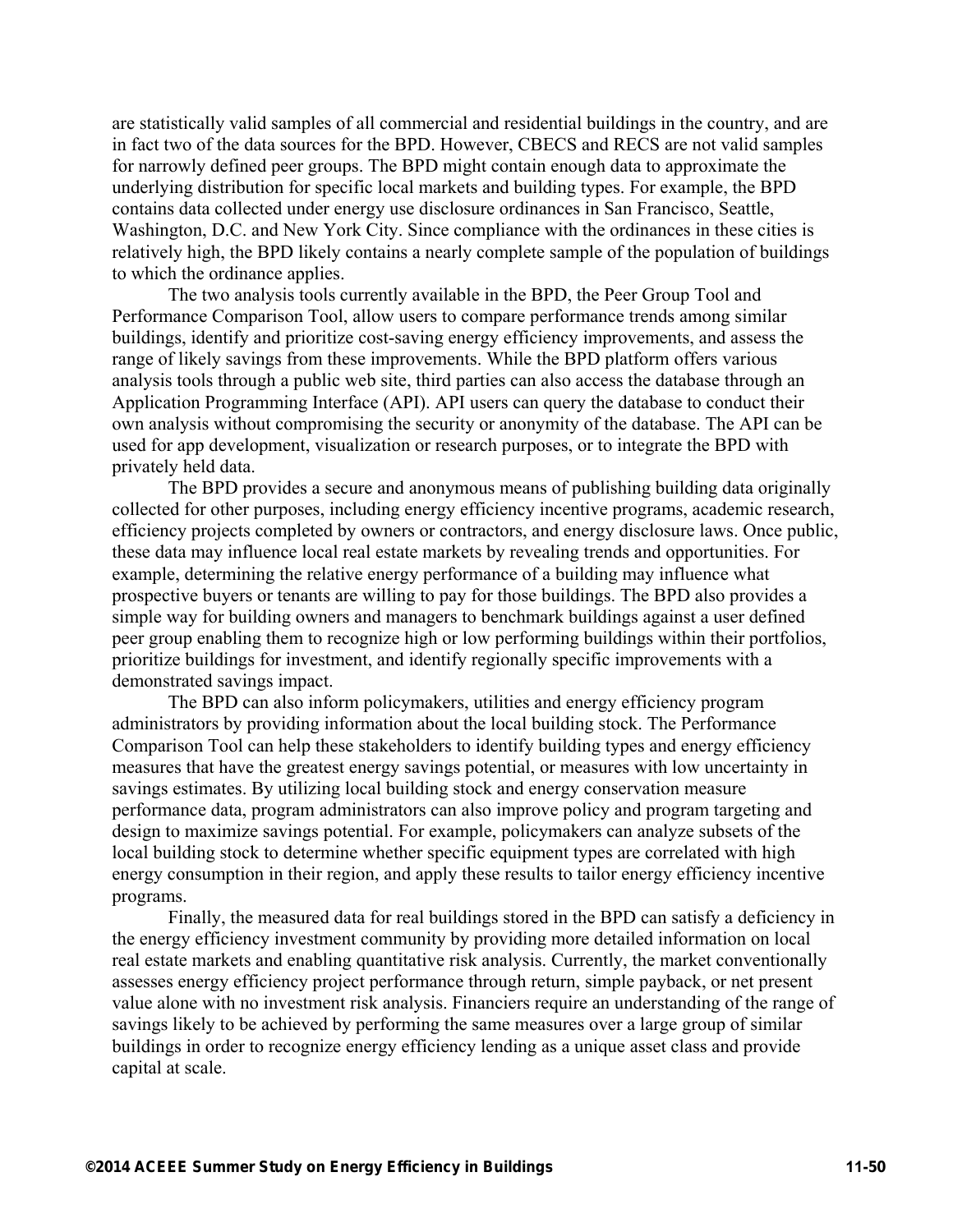#### **About the Data**

The BPD contains data from over 25 source data sets, totaling more than 750,000 buildings (as of May 2014), submitted voluntarily by both public and private data contributors. There is no upper bound on the amount of data the database can hold. While the dataset contains primarily residential records—about 90% of the buildings in the database—there are many more residential than commercial buildings in the U.S.. Comparing the number of residential and commercial building records in the BPD, we find that the database contains 0.9% of the U.S. commercial building stock (EIA 2003), and 0.6% of the U.S. residential building stock (EIA 2009). Primary data contributors include federal government agencies such as the Environmental Protection Agency (EPA) and the Department of Housing and Urban Development (HUD), state and local governments, large portfolio owners, energy efficiency programs and private companies (DOE 2014a).

All building records contain basic building characteristics such as location, building type, and energy use; these fields constitute the BPD's minimum data requirements. These data are useful for analyses such as: comparing a building or portfolio performance to similar buildings in the BPD, or identifying high or low performing buildings in a peer group. The BPD currently analyzes building records as "snapshots" at a point in time. Changes in building characteristics, for example due to a retrofit, are captured by entering the building as a new record with modified characteristics. As the dataset grows, the BPD will allow users to analyze buildings longitudinally, capturing pre- and post-retrofit asset information and energy use data. Although the BPD has few mandatory fields, the database accepts records that include upwards of 350 data fields, as specified in the Building Energy Data Exchange Specification (BEDES) (DOE 2014b). Additional fields include detailed characteristics about building systems, operations, and characteristics. The BPD schema can also hold high-resolution energy use data collected at daily, hourly, or 15 minute intervals.

Interval meter data and equipment or asset level data are anticipated to become increasingly prevalent as data-driven products and services gain traction in the market. As stakeholders begin to collect and contribute asset rich data, the analysis capabilities of the BPD will continually increase; the breadth and depth of analysis is only bounded by the amount of data in the database. Existing tools that collect and analyze building data are the EPA's Portfolio Manager, and the DOE's Home Energy Score and Commercial Building Energy Asset Score (Asset Score). Portfolio Manager tracks building energy and water consumption, and computes weather normalized energy use intensity (EUI) and a whole-building score based on actual energy performance. The Home Energy and Commercial Energy Asset Scores collect information about building materials, equipment, and other physical characteristics, to provide a whole-building score and identify inefficient systems and potential capital upgrades based on asbuilt physical characteristics (independent of operations). Together, these tools provide a complete picture of a building's physical and operational characteristics, which can then be contributed to the BPD.

Data contributed to the BPD comes from many sources, in many different formats and with variable data quality. Before being imported to the database, data undergoes semiautomated data preparation process, illustrated schematically in Figure **1**. The purpose of the data preparation process is to maintain data quality within the BPD and to ensure that all data enables meaningful and confident analysis; no data is entered directly into the BPD without first going through the data preparation process.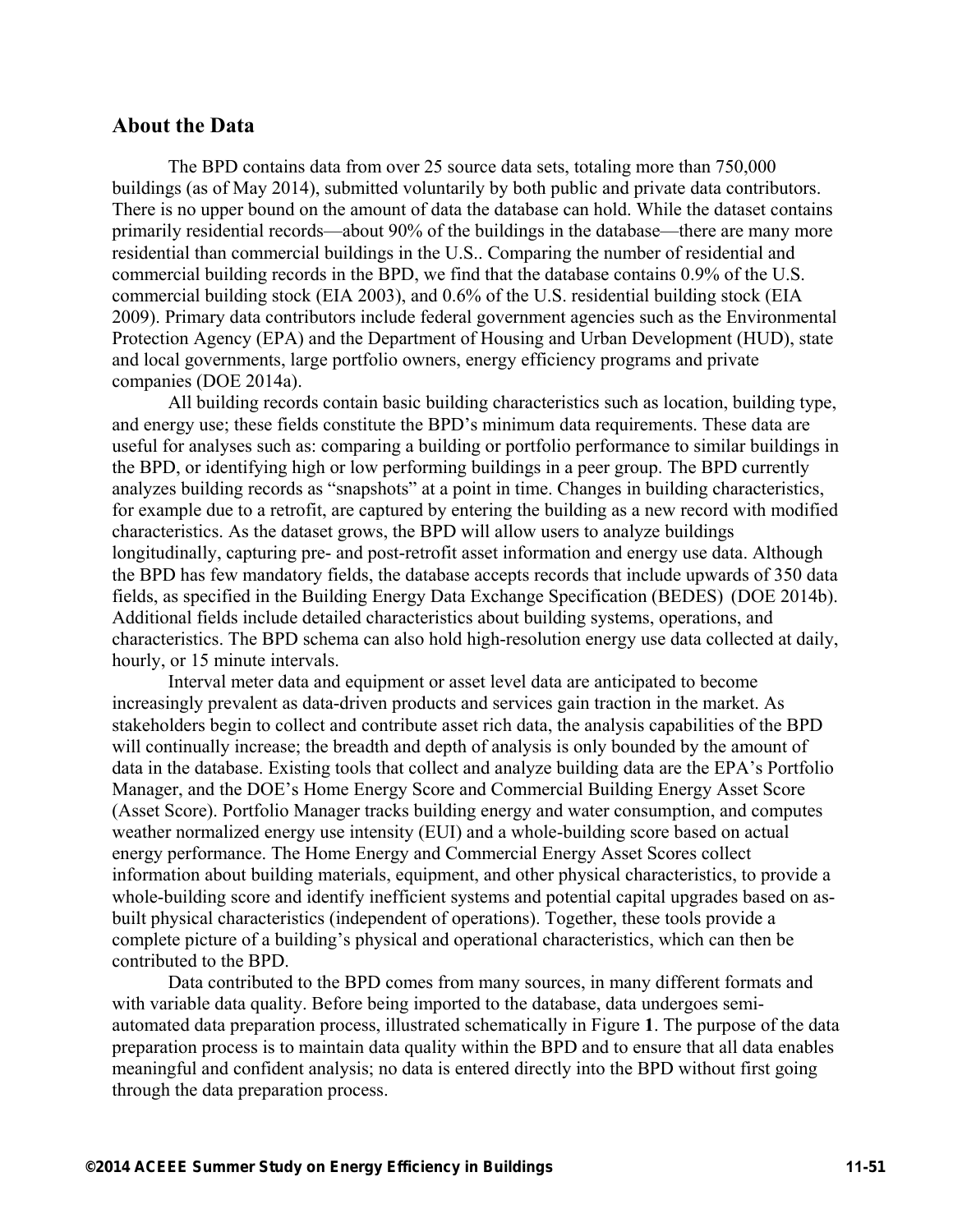

Figure 1: Schema detailing the BPD data preparation process including: mapping data fields, cleansing data entries, verifying consistency within data entries, and deriving values (e.g. energy totals and dominant asset types).

As most datasets adhere to their own schema or data format, raw data from data providers is first mapped. This process involves translating field names and terminology used by each data contributor to equivalent terminology specified in BEDES and encoding it to the BPD data schema. Mapping decisions are made by LBNL, with data dictionaries (if available) or correspondence with data contributors providing clarification as needed. Translating data into a consistent format and language facilitates computational analysis and aggregation into the database.

Data cleansing involves an automated process of confirming 1) that buildings meet minimum data requirements, 2) that data entries make sense, and 3) that building records are internally consistent. A document detailing these processes is in review, and will be made available on the DOE's BPD website (DOE 2014a). In the first stage of cleansing, buildings are removed from the dataset if they contain missing, erroneous, or otherwise suspect data in required data fields. During the second stage, ranges of data values are checked using rules informed by building science, and realistic values for each field. Finally, each building record is reviewed for internal consistency and inconsistencies addressed through deletion of the building or of a particular field. The cleansed dataset is then spot-checked for any other abnormalities by the data processer. Data cleansing is an iterative process; erroneous data are removed and the cleansed data is put through the cleansing process again.

To confirm consistency within a building record, value thresholds are set using other values reported for the same building. For example, if the heated floor area of a building exceeds its gross floor area, the entry for heated floor area is deleted. Any indication of "bad data" in required data fields, such as gross floor area, result in deletion of the entire building record. In cases where inconsistencies are identified between a required and an optional field, as in the example above, the required field is assumed to be accurate. While this protocol may seem somewhat arbitrary, the BPD required fields are the more commonly reported types of information about buildings, thus more likely to be properly collected and quality controlled. Once data is cleansed, fields displayed in the online application are calculated using information provided in raw data fields. Calculated fields include [1] annual energy use (including site, source, electricity and fuel) for the most recent year of continuous data, [2] the measurement year corresponding to the energy use interval, [3] dominant building type, and [4] dominant building assets.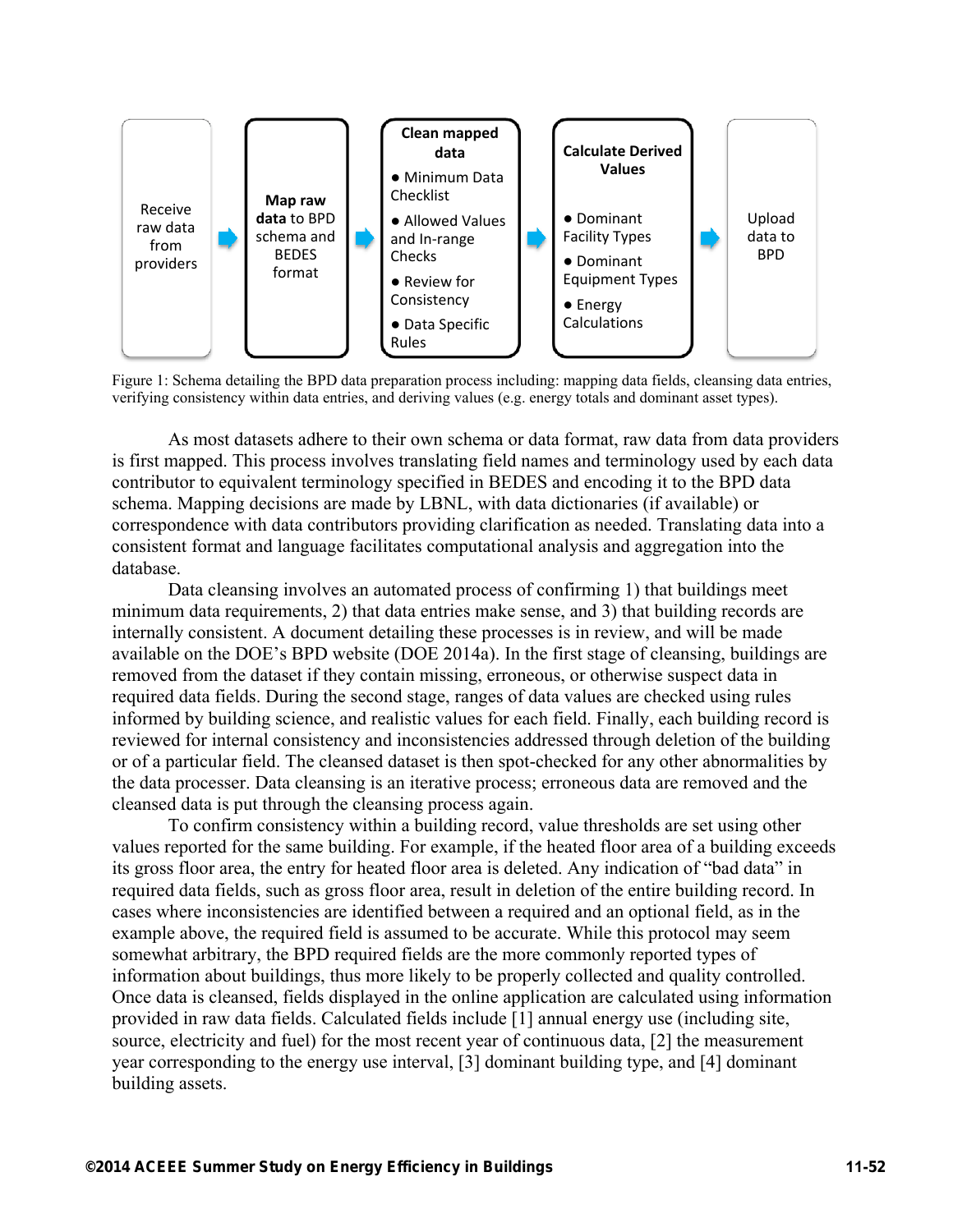As the database increases in size, it becomes more likely that buildings will be duplicated in the database. To avoid duplication, the cleansing methods are being updated to identify buildings in a new dataset that are already in the database. As an example, any ENERGY STAR Labeled building located in San Francisco is likely to be included in datasets contributed by both ENERGY STAR and the City of San Francisco. When new datasets are added, the database will be scanned for duplicates to avoid treating one building reported twice as two distinct buildings. The algorithm for identifying duplicates will flag buildings that share the following properties within some tolerance: [1] postal code, [2] floor area, [3] whole building energy use, and [4] energy measurement year. Buildings below a certain floor area will be excluded from screening because homes or apartments that are similar in construction may use roughly the same amount of energy.

# **Peer Group Analysis Tool**

One application of the BPD is to analyze the performance of narrowly defined subsets of the database, or building peer groups. Peer groups are selected by filtering the database based on building characteristics, such as building type, location, size, vintage, or heating and cooling equipment. Filtering effectively allows users to choose the amount of diversity among buildings within the peer group by either narrowing or broadening the filters that define the peer group. While narrowing filters reduces the size of a peer group, the number of buildings in data-rich subsets of the BPD affords users the option to select very specific database filters and still yield sizeable peer groups.

Peer group analysis can be used to compare performance of a building (or portfolio of buildings) to other similar buildings in the building stock. The results of these analyses can also help users to identify differences in energy consumption or characteristics between different subgroups within a peer group. Summary statistics of a peer group's characteristics, such as energy use intensity or floor area, can also provide actionable metrics for evaluating building performance. To illustrate the analysis capabilities of peer group analysis, we consider three different applications of the tool. These include identifying 1) low-performing buildings within a peer group and 2) characteristics shared among low-performing buildings.

In the first example, a user can filter the database to isolate a peer group in the BPD that is similar to a building or buildings of interest to the user. If we imagine a real estate company that owns 10 multifamily residential buildings in New York City, the portfolio's peer group in BPD contains more than 5,800 buildings. Energy use for the peer group can be visualized using a scatterplot, as in Figure **2**, where the median energy use intensity for the peer group is denoted by a blue circle—in this case 78 kBtu/ $\text{ft}^2$ -year—and quartiles are denoted by the background shading. The summary statistics of a peer group can be used to develop metrics for identifying high- or low-performing buildings. For example, the portfolio owner can plot one of its own buildings on the graph (denoted by the orange circle) and see how its performance compares to that of its peers. In this example, the building performs in the bottom quartile (denoted by the red shaded region at the top of Figure **2**) of its peer group. These analysis results can be used to identify buildings that are optimal candidates for energy audits or efficiency upgrades.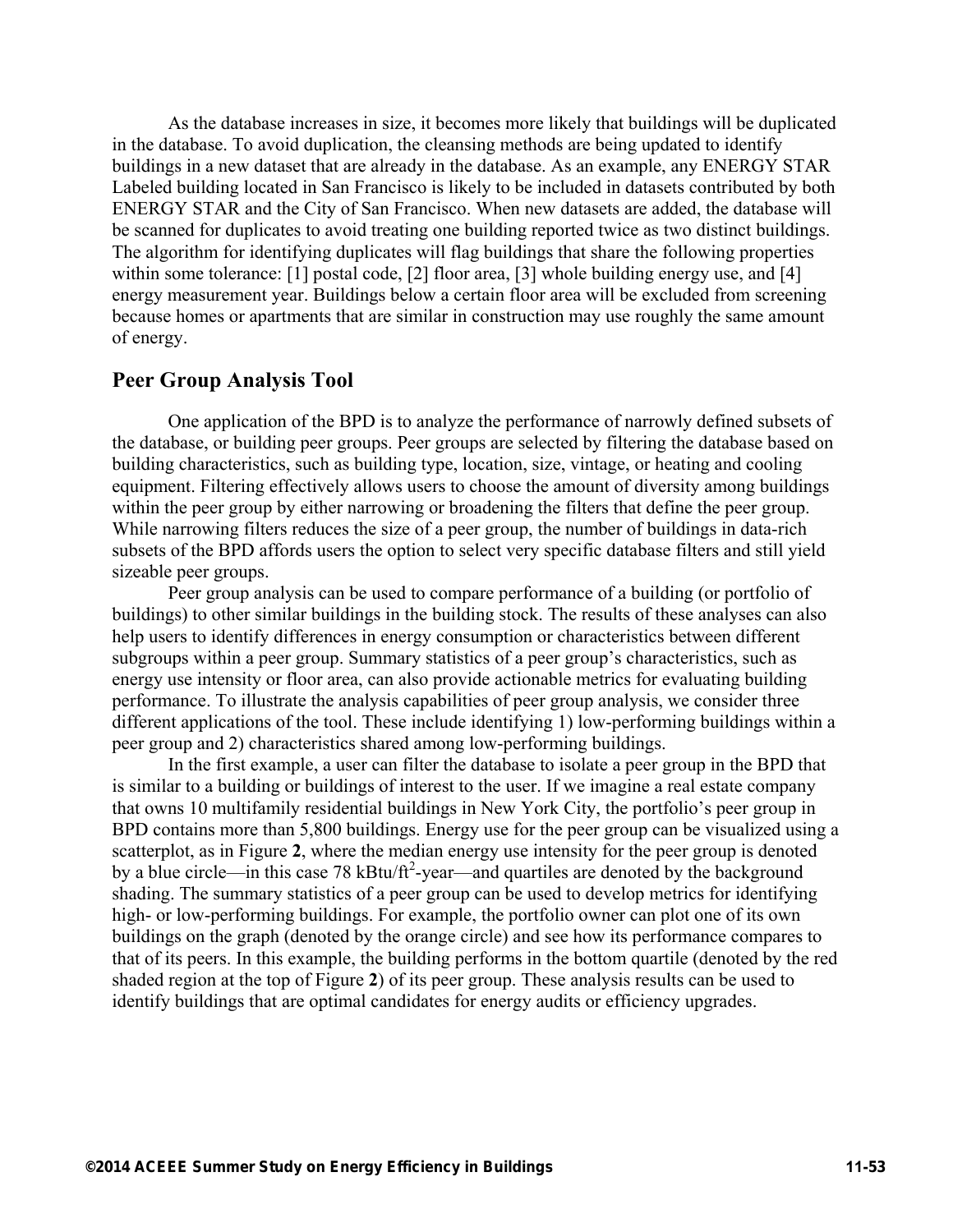

Figure 2: Scatterplot of energy use intensity versus floor area for a random sample of 5,802 multifamily residential buildings in New York City in the BPD with median energy use intensity equal to 78 kBtu/ft<sup>2</sup>-year (denoted by the blue circle), and an example user building (denoted by the orange circle). (Source: Building Energy, Inc.)

A second application of peer group analysis is to identify the subsets within a peer group with the lowest performance. Say, for example, we were to filter the peer group above by postal code, comparing the distribution of energy use for buildings located in different regions within the city. This analysis could show that buildings in a certain neighborhood tend to use more energy than buildings elsewhere in the city. The results of this analysis could be used to target energy efficiency programs towards a specific subset of the building stock. This relatively loweffort peer group analysis can inform policy design to maximize impact on energy use.

In order for peer group analyses to yield actionable results, buildings in a BPD peer group, or sample, must be representative of the underlying building stock, or population. In this context, the *population refers not to a national or local building stock, but to all buildings in the stock that meet the filter criteria.* If the BPD contains a representative sample of the underlying population, then summary statistics of the sample—such as the mean, median, and quartiles will be roughly equivalent to summary statistics of the population. Means for testing representativeness are under development, and discussed further in section 6.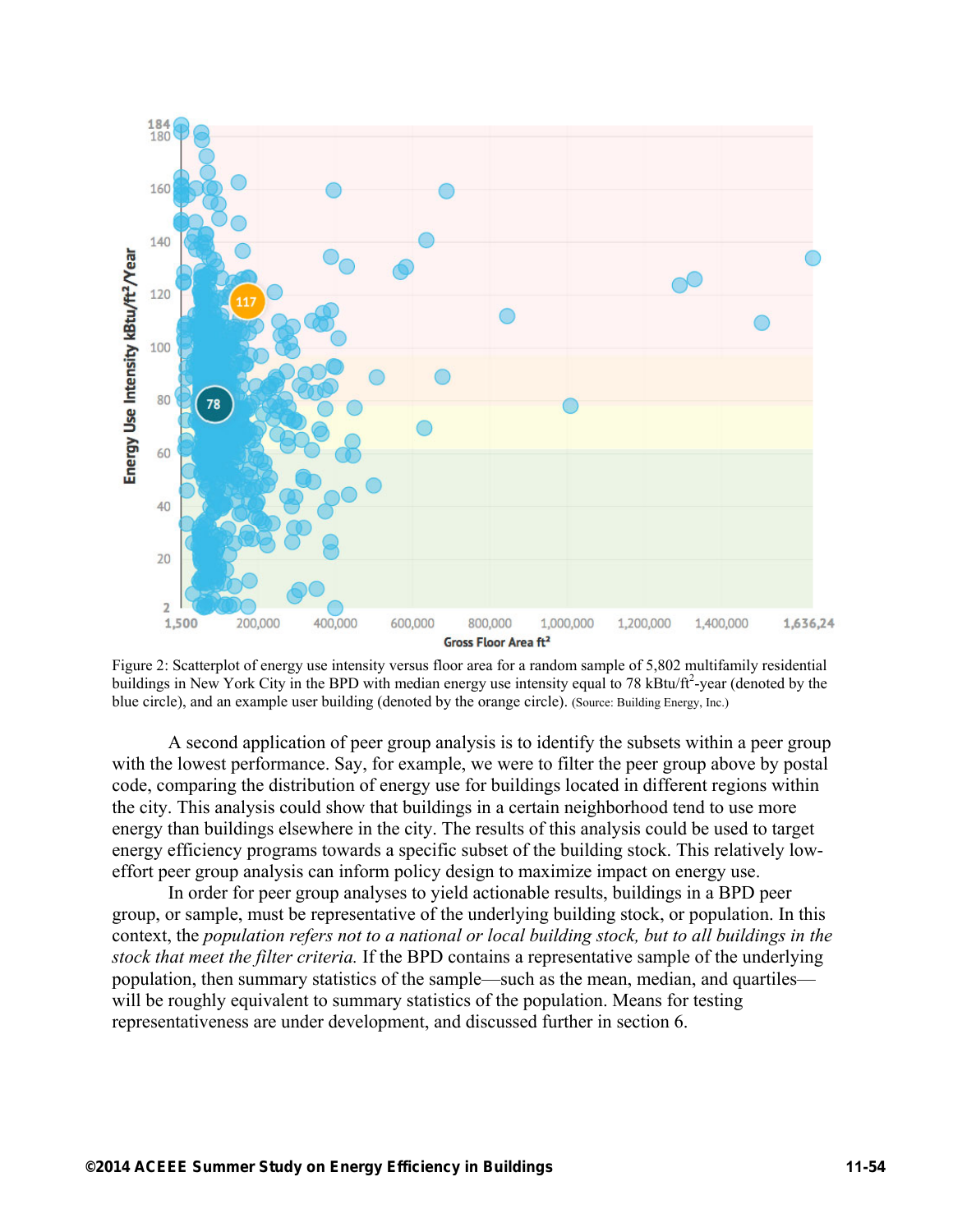# **Performance Comparison Tool**

Another application of the BPD is to apply data-driven algorithms to understand the physical and operational drivers of differences in building performance. In this section, we describe an analysis driven by BPD data that uses statistical methods to estimate the expected change in energy performance due to changes in building-component technologies. The methods described here have been developed as the analysis approach for the BPD's Performance Comparison Tool.

We construct a multivariate linear regression model that predicts EUI using building characteristics. The model includes several predictors, some numeric (e.g., operating hours, number of occupants, wall R-value) and some categorical (e.g., facility type, climate zone, lighting type). In some cases, the model uses transformations of the predictors (e.g., log(floor area) rather than simply floor area). In addition, the model uses cross terms that capture interactive effects between two different predictors (e.g., heating type and climate zone, cooling type and lighting type).

While the BPD contains over 750,000 buildings, most of these buildings do not report asset data. Depending on the amount and type of asset data reported by the building in the peer group, we decide algorithmically which predictors to include in the model so as to maximize the quality of the model (in terms of goodness of fit and confidence in EUI predictions).

To estimate the expected change in EUI due to a change in building technology, we first fit the model using the buildings in the user-selected peer group. The algorithm computes various coefficients associated with each of the predictors in the model. We use these coefficients to predict the baseline EUI by treating each building in the peer group as though it had the baseline equipment. Similarly, we predict the "upgraded" EUI by treating each building as though it had the post-change equipment. We compute the expected savings by subtracting the upgraded EUI from the baseline EUI, and normalize it by the baseline EUI. This results in a histogram representing the probability distribution of EUI changes due to changing the specified equipment, or the likelihood of achieving different levels of EUI changes.

To illustrate the savings estimation algorithm, consider an owner of a portfolio of big box retail buildings that is interested in investing in an equipment retrofit. The owner utilizes the BPD website to construct a peer group of buildings with the facility type "Retail – Big Box (> 50K sf)", then chooses to view savings predictions for changing heating type from "Furnace" to "PTAC" (Packaged Terminal Air Conditioner). Figure 3 shows the resulting EUI reduction histogram for the peer group of 1,186 buildings. The horizontal axis shows the EUI change, normalized by the baseline EUI and expressed as a percentage. The vertical axis is the number of buildings. The quartiles shown in the histogram indicate that three quarters of the buildings reduce EUI more than 7%, half of the buildings by more than 10%, and one quarter of the buildings by more than 13%. Similarly, the stakeholder could use the BPD app to find that 92% of the buildings reduce EUI more than 5%, or that only 2% of buildings reduce by 15% or more.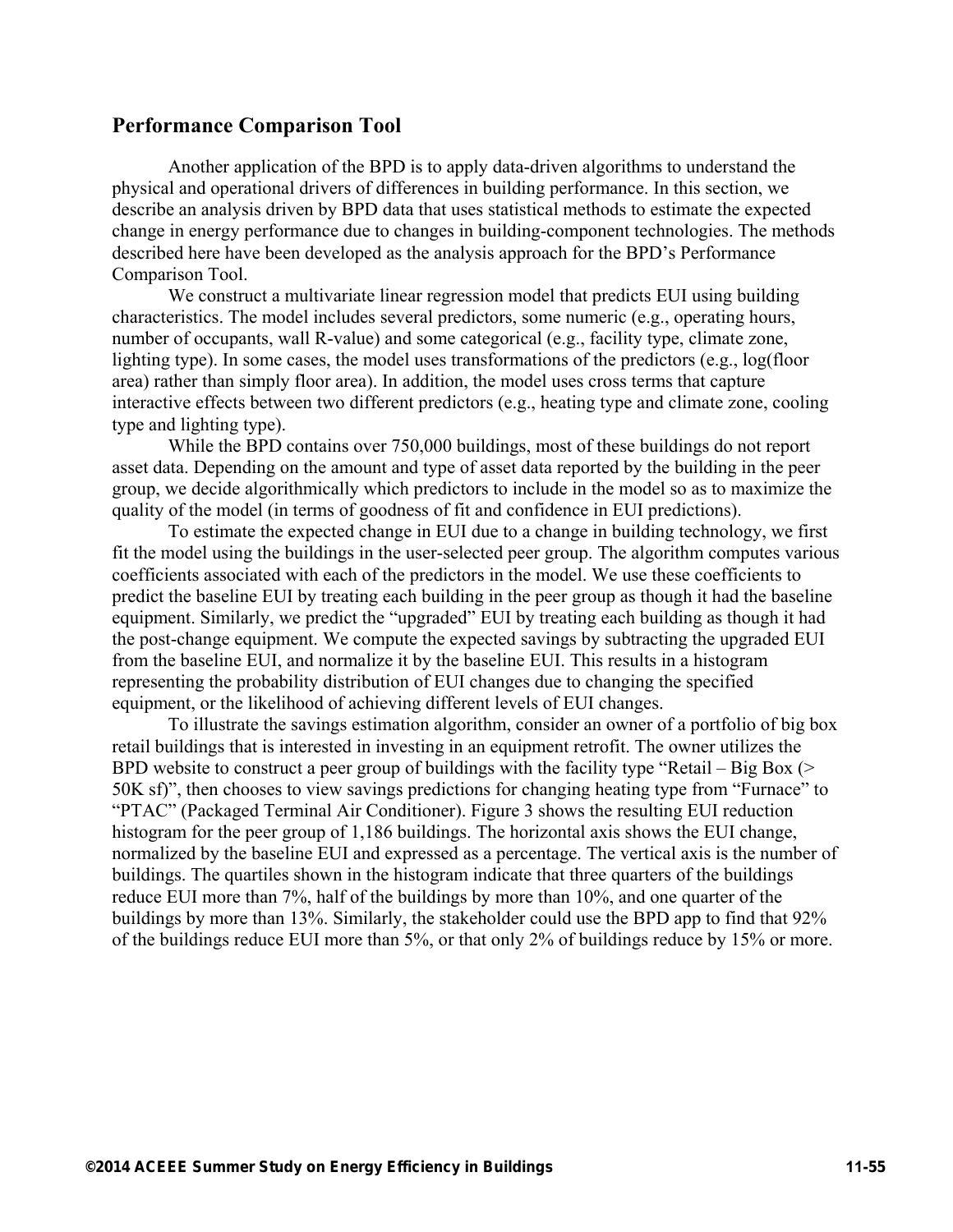

Figure 3: Histogram of EUI savings for big-box retail buildings when retrofitting heating type from Furnace to PTAC. Sample graphic; BPD user interface is being updated to include this analysis method.

The percentage of buildings in the peer group that achieve a particular level of consumption reduction can be interpreted as the probability of achieving that level of savings. The histogram can therefore be used directly to answer several questions about the expected savings, such as: "What is the probability I will reduce energy use by at least 15%?" or "What level of savings do I have a 90% likelihood of achieving?" The answers to these questions are crucial for analyzing the risk involved in energy efficiency investments. For example, if a stakeholder knows the probability that energy reductions will be greater than some threshold and can convert those energy savings to a financial measure, then the stakeholder can answer questions such as "If I invest \$10,000 dollars on retrofitting the lighting in my building, how much profit can I expect?".

### **Testing for Representativeness**

Because the BPD acquires data through voluntary submission of data collected by other entities, the database will likely not be representative for all possible peer groups. However, as the size of a peer group increases, it becomes more likely that the sample will represent the underlying population. LBNL is currently exploring ways to test how well any given BPD peer group represents the underlying building stock. We discuss two methods including: 1) comparing summary statistics against CBECS and RECS, and 2) observing the stability of the sample. The first method applies to peer groups defined at the national or census region levels, while the second applies to more narrowly defined peer groups.

The first approach compares summary statistics of a BPD peer group to CBECS and RECS. CBECS and RECS are statistically representative at the national and regional levels and are not necessarily representative for local or narrowly defined peer groups. If we choose national or regional peer groups from BPD, we can compare them to CBECS and RECS. For example, if we consider EUI for office buildings nationwide, the BPD peer group contains more than 11,000 buildings. which is 1.4% of the entire population of office buildings in the US.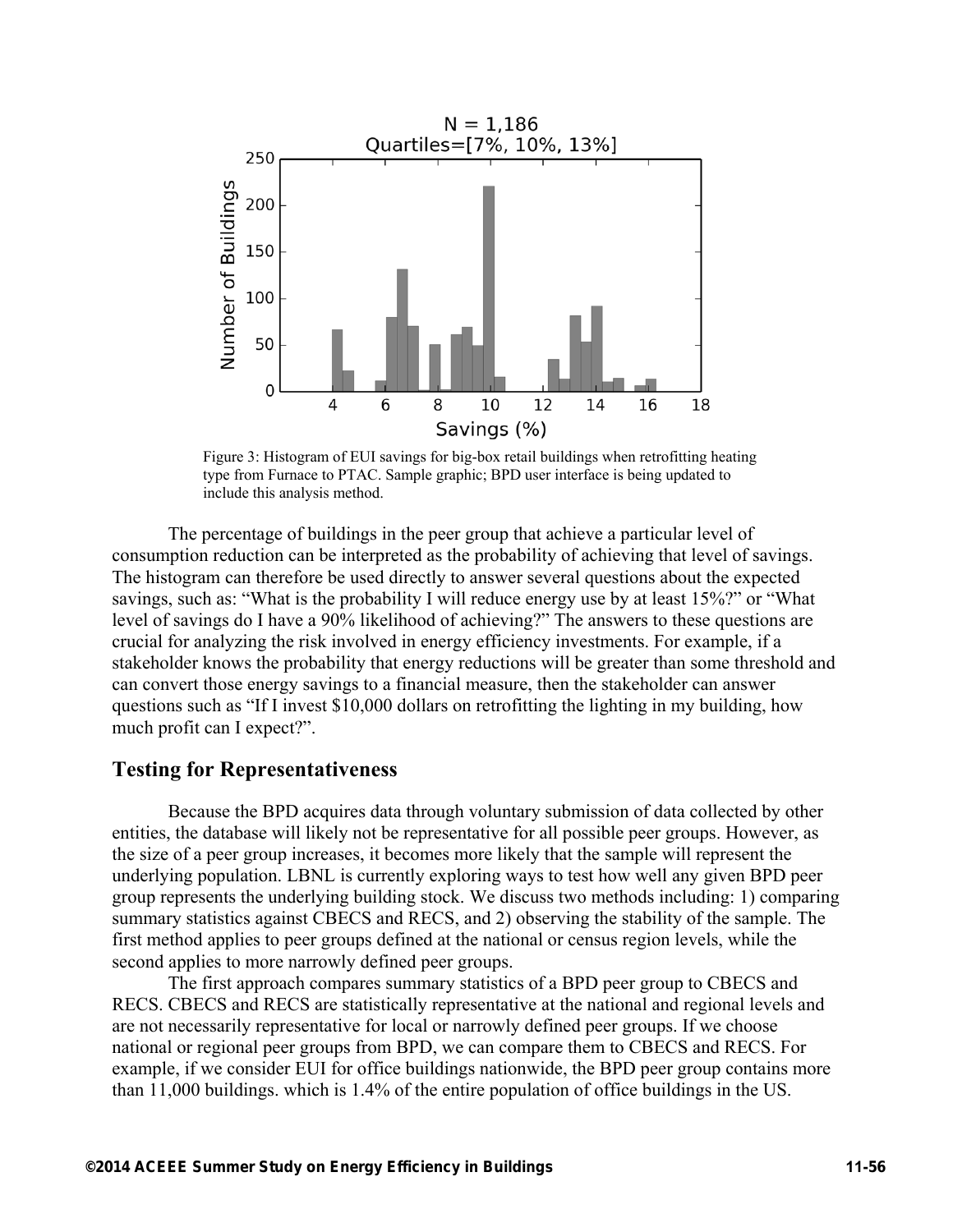Comparing these figures against CBECS, we find that the BPD's office buildings have a median EUI equal to 68 kBtu/ft<sup>2</sup>-year, which is a 6.7% difference from CBECS median energy use intensity for office buildings. These EUIs are close, and with further analysis of subpopulations within the peer group, we may find that the BPD contains a representative sample.

Within the broad peer group "office buildings", the BPD contains data-rich subsets of buildings, for example office buildings larger than 500,000 ft<sup>2</sup>. Shown in Figure 4, the BPD peer group consists of over 1,000 buildings out of the estimated 8,000 buildings in the stock represented by CBECS nationally, accounting for 14% of the underlying building stock. CBECS collects only 72 samples to represent all 8,000 buildings for its national summary. Because the BPD contains a larger sample size with energy use data collected as recently as 2013, it is likely to be a better source of information about these buildings.



Figure 4: Histogram of energy use intensities for 1,089 office buildings larger than 500,000 square feet nationwide, with median energy use intensity equal to 197 kBtu/ft<sup>2</sup>-year. (Source: Building Energy, Inc.)

In order to determine whether a peer group sample is representative, we begin by observing how stable the mean and variance are for the peer group. In other words, do the mean and variance change dramatically if we limit the peer group to fewer buildings? We observe this by computing the mean and variance for many random samples of buildings taken from a peer group and computing the change in the mean and variance as a function of the number of buildings in the sample. This procedure is commonly referred to as bootstrap sampling with replacement (see for example Wang, et. al. (2014)).

As the size of the sample approaches the size of a population, variation in summary statistics will likely decrease. For example, if a population contains 1,000 buildings, then summary statistics will likely not change significantly if we increase the number of buildings sampled from 998 to 999. However, if for the same population we increase the sample size from 1 to 2 buildings, then we might expect to see more variation in summary statistics between the two sample sizes, indicating that the sample is not stable with only 1 or 2 buildings. From these results, we can conclude that the samples with only 1 or 2 buildings are not representative of the population, but that the samples with 998 or 999 buildings likely are representative. When we find that the mean and variance of a small sample of buildings do not differ from the peer group mean and variance, we may deduce that the number of buildings in a peer group is adequate to represent the underlying building stock. We are in the process of confirming the degree to which this conclusion is correct. Ultimately, we may be able to use this technique to extrapolate to how many samples are needed to represent a particular group of building stock. The results of this analysis could answer questions such as: What level of compliance with energy disclosure ordinances (e.g. 100% or 70%) is needed to obtain a representative sample of the building stock? Conducting the analysis to answer these questions will be the topic of future research efforts.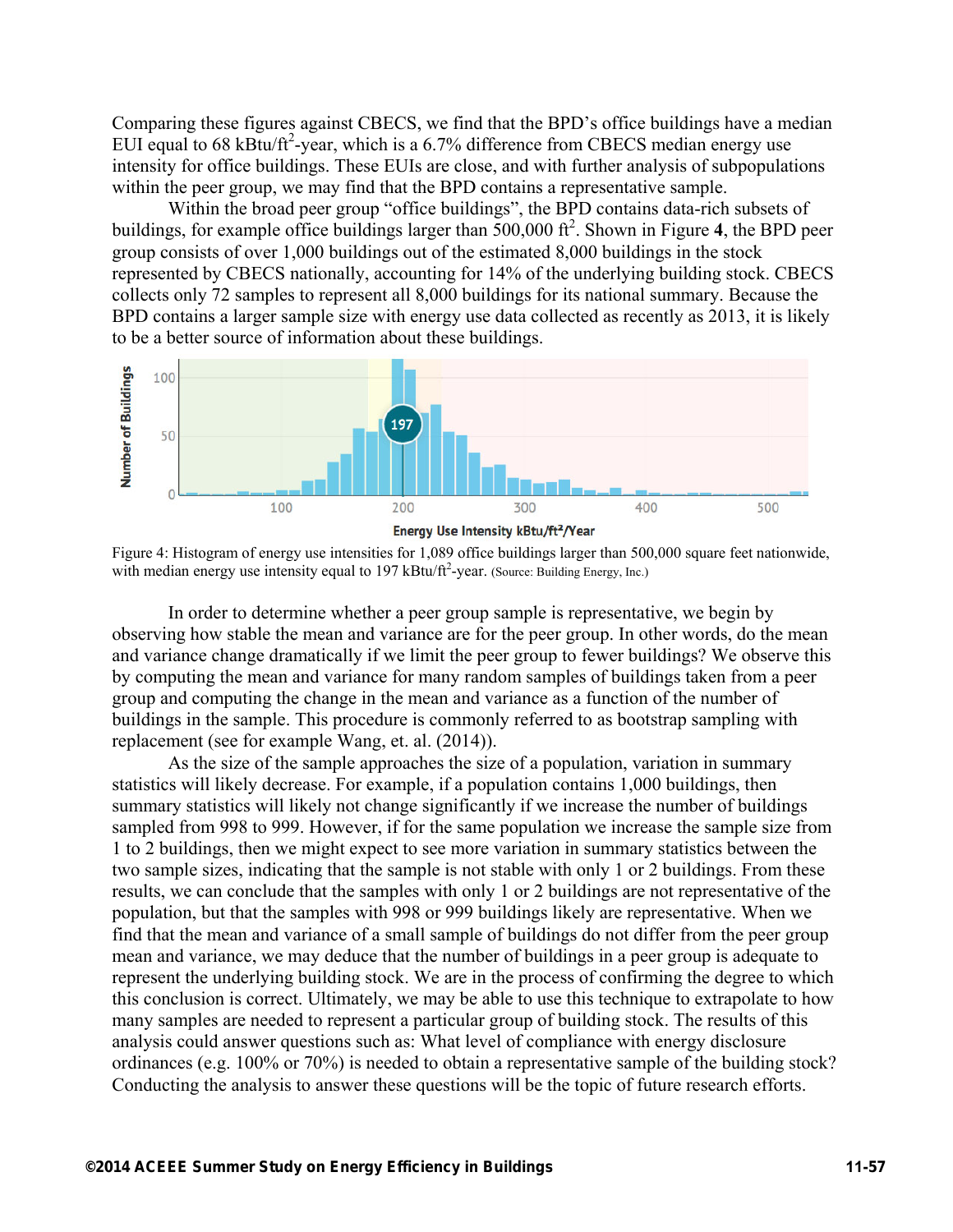## **Discussion and concluding remarks**

Over the next decade, the BPD aims to become the authoritative resource for understanding trends in building performance. The project's goal is to achieve tens of thousands of direct users and hundreds of API users. In order to provide value to these users, the BPD has set a target of containing information on 20% of the commercial market, or about 1 million buildings (EIA 2003). The residential market is larger but less diverse and is seeing a slower pace of data collection and sharing, so the goal is 5% of the residential market, or nearly 6 million buildings (EIA 2009).

A significant barrier to realizing the full potential value of the BPD is the quantity and detail of the building records it contains. Insufficient or sparse data is a potential source of uncertainty in defining peer groups and calculating energy reductions.

EPA Portfolio Manager has achieved significant market penetration, as evidenced by the number of building owners tracking information such as building age, size, location, use and energy consumption. These data constitute minimum requirements for inclusion in the BPD, and nearly 70% of database records include little more detail than the fields listed here. These data allow BPD users to understand whether their building is a high or low performer compared to local peers. While this is an essential first step, more information about buildings' physical characteristics is needed in order to understand what is driving that performance, and identify opportunities for capital improvements. More granular data will create new opportunities for statistical analysis of the data, and allow users to control for differences such as operating hours, occupancy and building assets when evaluating building performance.

The next step in developing performance-based approaches to energy efficiency is to drive greater data collection at scale, with a specific focus on asset information as well as tracking all the information over time. Longitudinal building performance data will make it possible for the BPD to analyze the same records "pre" and "post" capital and operational changes, while controlling for other factors.

Numerous recent technology, policy and market drivers promote widespread building data collection. Technology drivers include increased prevalence of interval meters and software for building management and auditing, which make data collection the norm in new and retro commissioned buildings. Policy drivers, including building performance disclosure laws and energy efficiency incentive programs, now require data collection for compliance or participation. Additionally, utilities and local governments are eager to combine the building data they collect to facilitate better design and deployment of energy efficiency programs and policies. Finally, major companies, industry organizations and non-profits such as the American Institute of Architects (AIA), the Building Owners and Managers Association (BOMA), the US Green Building Council (USGBC) and other market players have recognized the need to track information about their member's buildings, and initiated efforts to do so.

The BPD is also part of a greater DOE effort to build foundational tools that facilitate the growth of data-driven methods of evaluating building performance, including the BEDES standardized data format, as well as commercial and residential asset scoring tools. If BEDES and the asset scoring tools gain traction in the market, more data will become available, increasing the pool of potential contributors of data to the BPD. The DOE is also committed to making data collected through its programs available through the BPD, including data from the Commercial Building Energy Consumption Survey (CBECS) and the Residential Energy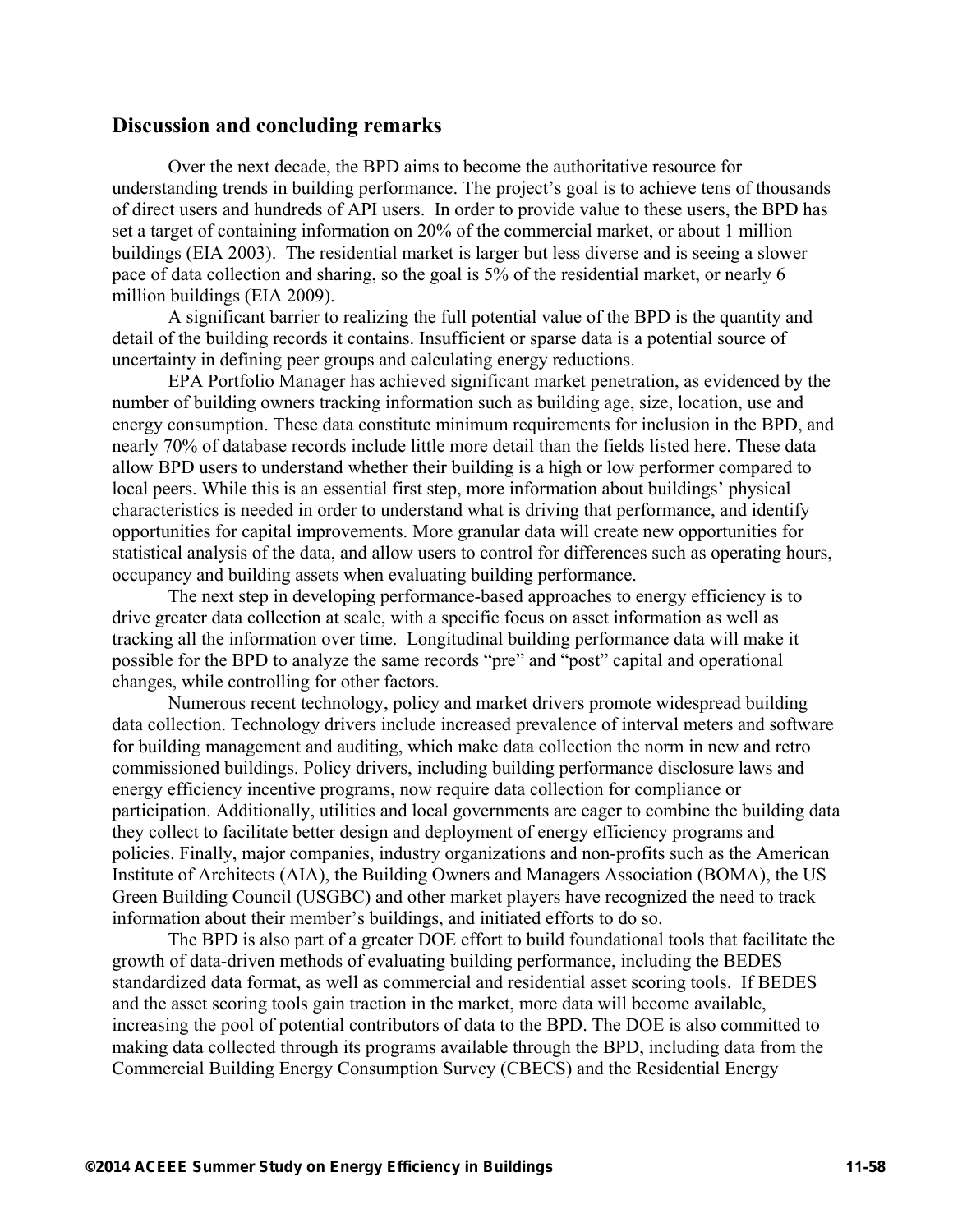Consumption Survey (RECS), the Better Buildings Challenge, the State Energy Program, and other DOE-funded research and grants.

But motivating other entities to volunteer data for the BPD continues to be a challenge. Most data contributors share their information because they believe in the public policy goal of making empirical information about energy performance available to the public and market at large. As a result, the BPD benefits from the network effect—the more entities participate, the greater its value, which in turn encourages more participation. As extra incentives, data contributors receive a cleansed, validated and reformatted dataset with some basic analysis from LBNL, and discounted access to the commercial-scale API when it becomes available.

While the BPD is constantly seeking new data contributors, we seek to maintain a balance between data quantity and data quality. We could, for example, make it possible for users to directly enter data into BPD, but their data could be simply estimated, or using design specifications or projections. Instead, we take datasets only if we know all the buildings are real and the data collector confirms a genuine effort to enter accurate information.

The BPD will always provide a basic public user interface, but ultimately we aim to support the growth of a community of API users that integrate BPD data into their own research and products, and combine it with other public and private datasets. Planned additions to the public interface include: unlocking new filters as new fields become more common in the underlying dataset, advanced statistical analysis tools, and addition of financial assumptions in retrofit app.

API functionality was released in Spring of 2014, and was featured in the DOE "Apps for Energy" Contest, where teams of developers combined the BPD with other publicly available APIs, to develop applications for the web or mobile phones. Examples include an application that estimates energy cost of a given real estate listing using the BPD and Zillow, and an app that converts Green Button data into a "how to save" report using a BPD comparison dataset. API users could also integrate the BPD with privately held data in order to show their own buildings compared against BPD peers.

If performance-based approaches reach scale in the market, it will be easier to track information throughout a building's life cycle—from construction (modeling and code compliance) through operation, renovations, leasing and sales. In addition, this approach will achieve better integration of datasets with different levels of data granularity, from whole building benchmarking, to equipment performance and controls and transactions with the grid. Widespread collection of building performance data will make the BPD an increasingly useful tool, facilitating development of a range of other tools and services to conduct analysis at higher accuracy and lower cost.

## **Acknowledgements**

This research was supported in part by the Building Technologies Office, Assistant Secretary for Energy Efficiency and Renewable Energy of the U.S. Department of Energy, and performed under U.S. DOE Contract No. DE-AC02-05CH11231.